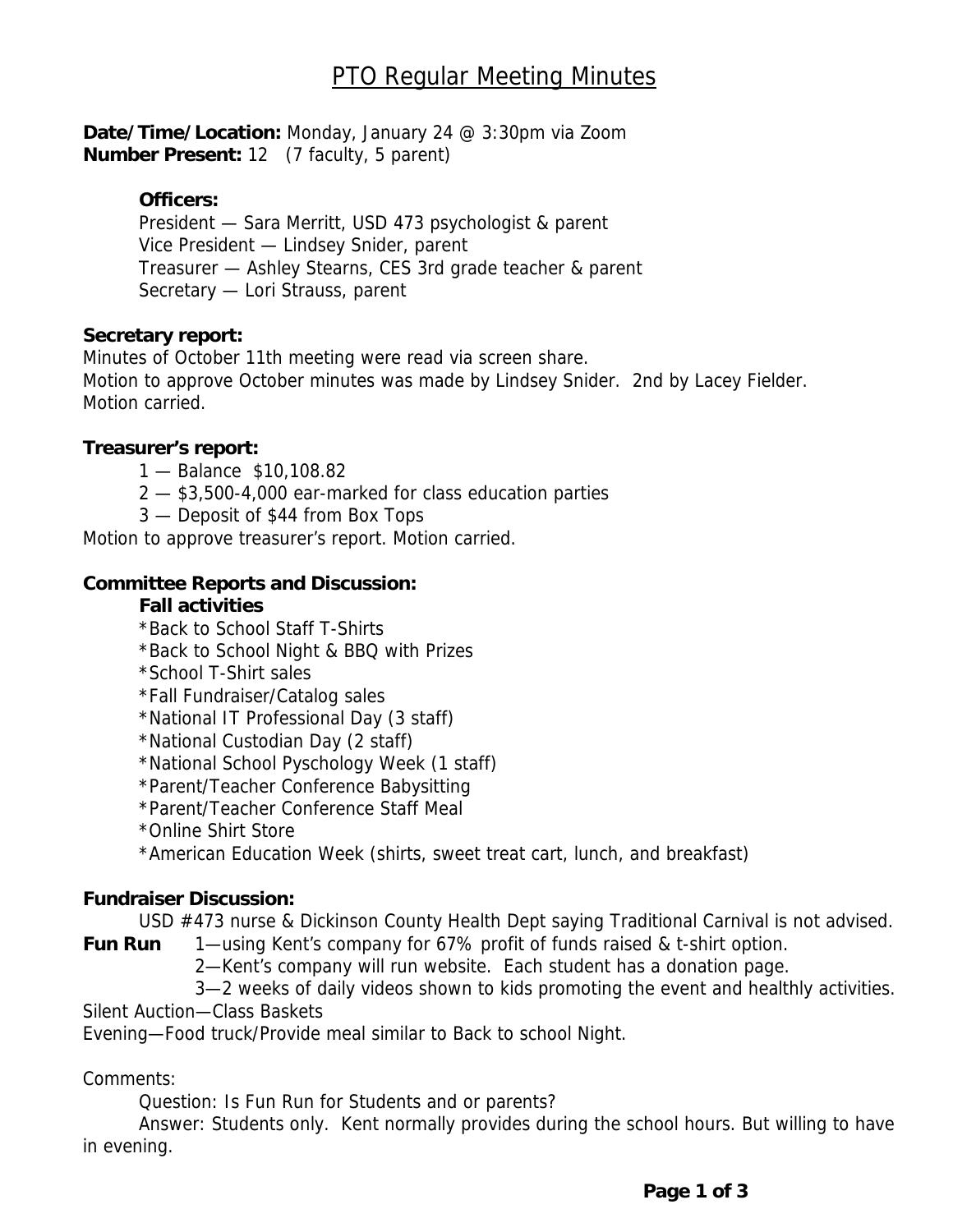# **Other Fundraiser Disscussion:**

Question: Will it only be a run?

 Answer: Maybe. Staggered starts, possibly by grade levels. Can add colors if we choose. +Comments: Add music; Explore food trucks for meal; balloons; decorations; use stadium P.A. system

+Forming a committee(s) for the Fun Run. **Tentative schedule set for April 30th.** 

**+**Each kid will get sponsors. Donations via website and in person contact. They will also get a free T-shirt with their participation.

## +**wants a community event include preschool kids, homeschool families extend to full community**

+Make sure to promote Silent Auction baskets to Community

+Promote food trucks

+Brought up to have bouncy house / outside games but we might have to be careful and how we sanitize

+make sure we invite the community

Ashley will talk to city office about how they do the food trucks for their Labor Day.

President Sara asked for more discussion other ideas for some Spring carnival there weren't none.

Those present were in agreement for the fun run, if we add the food trucks, the bouncy house and make it more community involved.

## **Motion by Ashley Stearns to have a fun run for the Spring carnival. 2nd by Katie Wieters. Vote with thumbs up on the zoom call. Motion passed.**

Spring Fundraiser Committees:

Contact Kent & preparation for class baskets: Sara Merritt Food Trucks: Ashley Stearns / Mindy Krinhop Bouncy House & Games: Genevieve Arvesson / Nicole Poff / Dori Atkinson Schedule: Sara Merritt / Lindsey Snyder / Lacey fielder

Volunteer Options would be track students or in NHS members Question of prizes: they will come from company Location of food trucks will be discussed between school district and city Ask food trucks about percentage of profits for the day

## **Communications:**

Sara reported numerous thank you's from staff for the education week support that they got

## **Grants:**

1— A paper cutter in the teacher's lounge was approved and purchased. Old one Broke.

 2 — Becky Blitz asked for set of classroom headphones was approved and purchased. Gift cards from previous fundraiser to a teacher only online store were used to purchase 300 sets for the school.

3— Chair back organizers for 1st, 2nd, 3rd and 4th grade was approved and purchase.